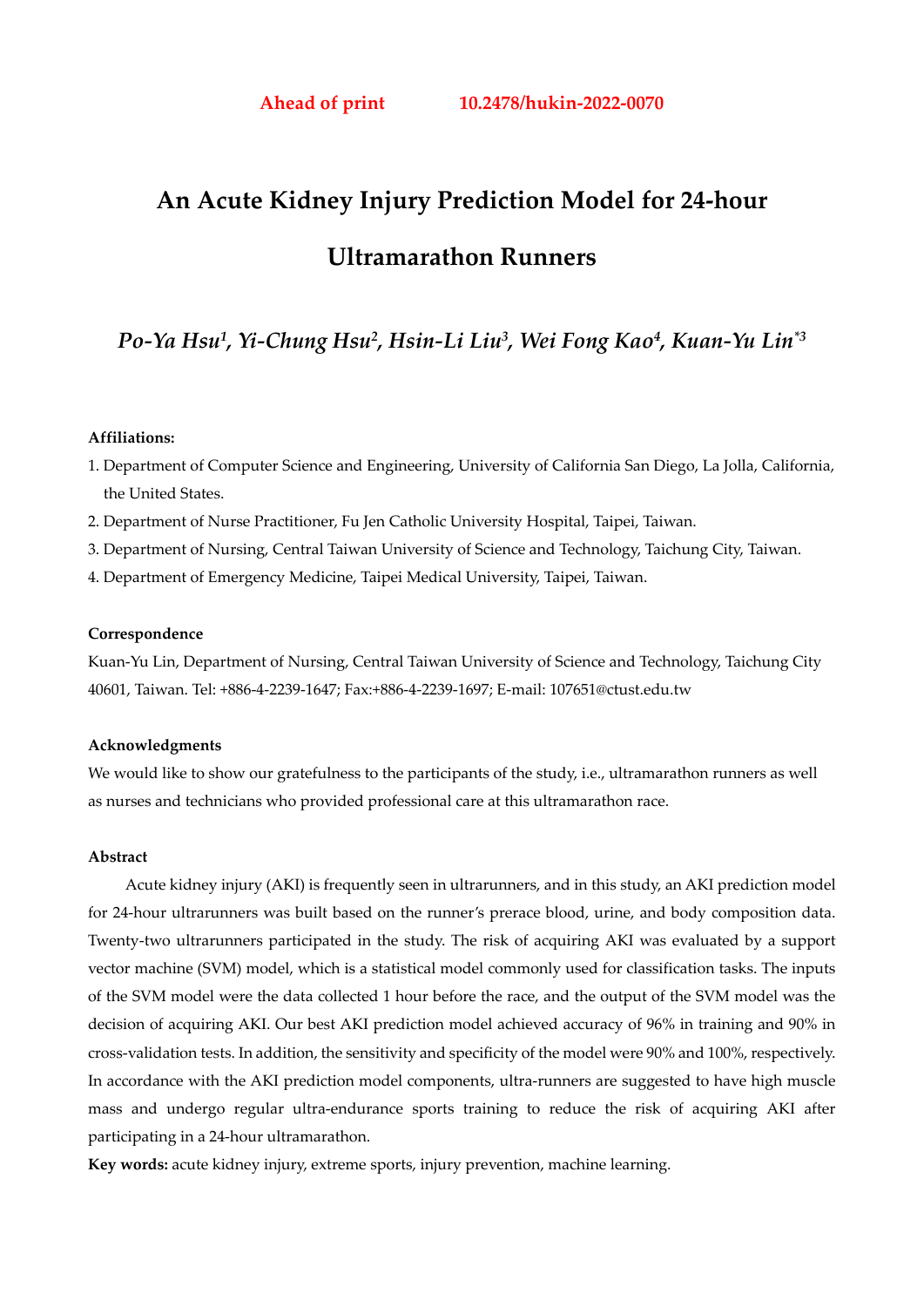#### **Introduction**

An ultramarathon is a footrace that spans a distance greater than 42.195 km. The participants of ultramarathons, called ultrarunners, are susceptible to dehydration, exhaustion, heat illness, muscle cramps, and rhabdomyolysis (Cheuvront and Haymes, 2001). Severe dehydration can lead to the sudden failure of renal function, which is more well-known as acute kidney injury (AKI) (Powers, 1970).

AKI is frequently observed among ultrarunners, with an incidence rate ranging from 30 to 80% (Lipman et al., 2014). A considerable number of ultrarunners may require hospitalization due to AKI after a race (Bruso et al., 2010; Seedat et al., 1989). The most common etiology of AKI in ultrarunners is rhabdomyolysis, which is caused by muscle breakdown arising from excessively continuous exertion (Hoffman and Weiss, 2016). In light of the severity and the incidence rate of AKI among ultrarunners, an AKI prediction model for ultra-runners during the prerace stage is highly necessary.

Artificial intelligent models have been recently applied in the field of medicine, such as in biomarker identification, physiological status estimation, and medical diagnosis (Chang et al., 2019; Kononenko, 2001). Among various machine learning (ML) approaches, the support vector machine (SVM) is a widely known algorithm that is capable of addressing classification challenges associated with multivariate data (Cortes and Vapnik, 1995). In the present study, ultrarunners' body composition, urine, and blood data were utilized together with the SVM method to devise an AKI risk evaluation model. Such strategy has been shown in the Hsu et al.'s (2020) study to successfully predict the AKI incidence in 48-hour ultrarunners. An AKI model of 90% accuracy and sensitivity was hypothesized to be possibly constructed.

This study aimed to build an AKI prediction model for ultrarunners during the prerace stage. We hypothesized that such a model could achieve at least 90% accuracy in AKI prediction. Volunteers who participated a 24-hour Ultramarathon Festival were recruited and their blood, urine, and body composition data were collected during prerace and postrace stages. SVM models were devised to compute the risk of acquiring AKI based on the prerace data of ultrarunners, and statistical analysis was performed to observe the physiological changes in ultrarunners. The proposed AKI prediction model may provide substantial AKI risk evaluation to ultrarunners before the start of a 24-hour ultramarathon.

## **Methods**

#### *Participants*

This study was approved by the Joint Institutional Review Board (201309022), and all the recruited ultrarunners provided written consent forms to participate in the study. A total of 22 ultrarunners meeting the inclusion criteria (21 males and one female) volunteered to join the study. All the volunteers were ultrarunners competing in the ultramarathon held at the 2015 24-hour Ultramarathon Festival. The study's exclusion criteria were as follows: (1) history of syncope of unknown origin; (2) chest pain of unknown origin; (3) difficulty breathing of unknown origin; (4) history of heart disease (including congenital heart disease, coronary heart disease, and heart failure); (5) any musculoskeletal injury that may affect physical performance; (6) history of renal dysfunction; (7) history of seizure; (8) reluctance to provide biochemical samples; and (9) unwillingness to follow the study procedures.

#### *Measures*

Blood samples and body composition of each of the 22 participants were measured 1 h before and after the race. Body composition data were measured using Bioscan920II, and blood samples were collected using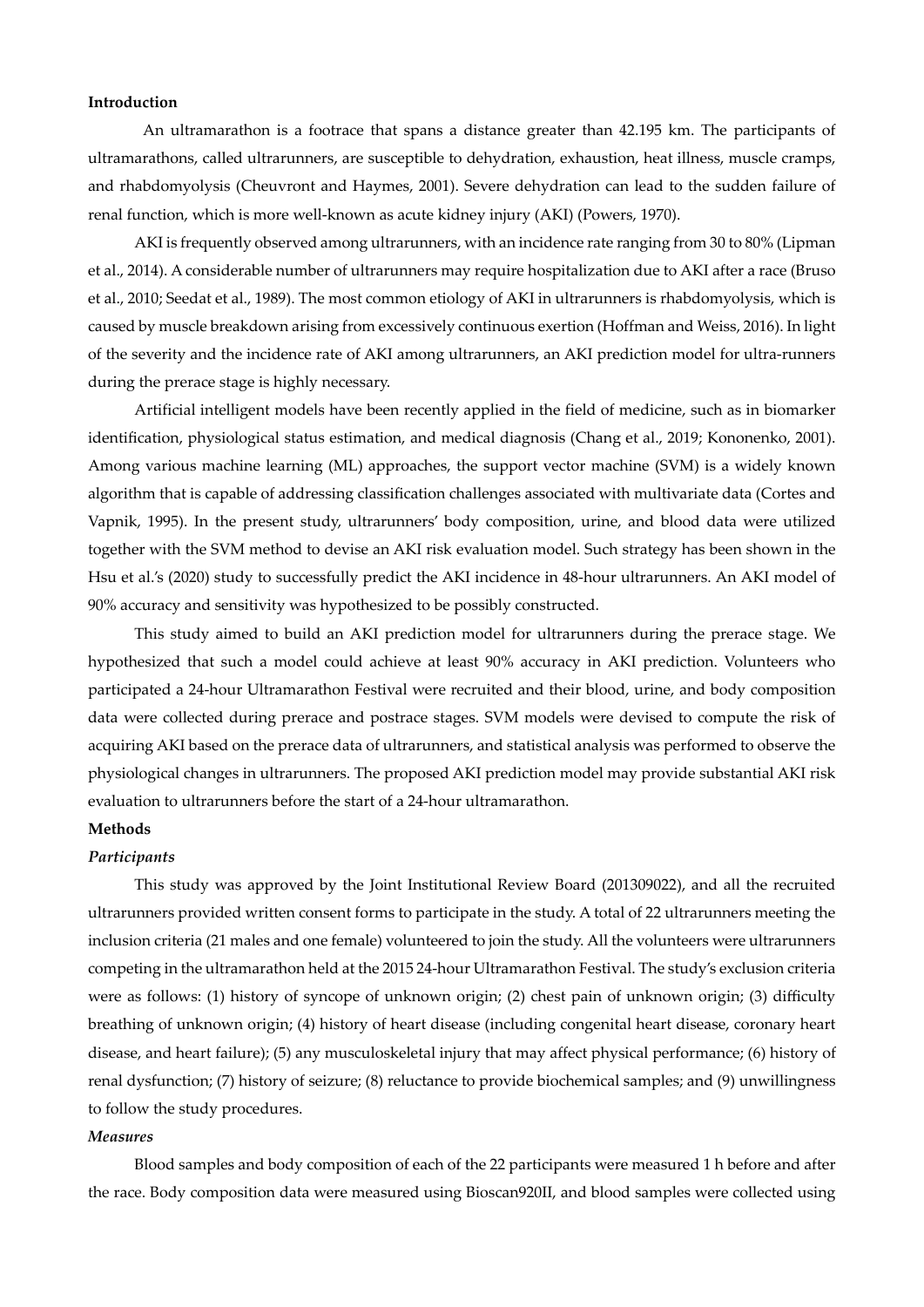sterile techniques. Blood (20 mL) was drawn from the antecubital vein from each study participant 1 h before and immediately after the race. All specimens were refrigerated and transported to the laboratory within 4 h of sampling. Plasma samples were assayed on the Siemens Dimension RXL Max Integrated Chemistry System using reagents supplied by the manufacturer. Analysis was performed on the day of the race using the same calibration. Troponin I was analyzed using a high-sensitivity cTnI assay (Siemens Healthcare Diagnostics, Germany). Creatine kinase (CK), CK-muscle/brain MB (CK-MB) isoenzyme, electrolytes, renal function indices, lipid metabolism indices, and myoglobin (MYO) were analyzed using the Siemens Dimension RxL Max Integrated Chemistry System (Siemens Dimension RxL, Germany), with reagents supplied by the manufacturer. Urine was also collected to analyze BUN, creatinine, MYO (Miditron M, ROCHE), and electrolytes (Medica Corporation, EasyLyte®).

#### *Design and Procedures*

All ultrarunners began the race at 3:00 P.M. on February 13, 2015, and ended at 3:00 P.M. on February 14, 2015. During the race, ultrarunners consistently ran around the 668 m path. They were permitted to rest, consume water, and take in food freely during the race. All the ultrarunners were required to complete an application form for demographic data and information on the medical and training history at the pre-race stage. Prerace height and body mass were measured by study personnel. Blood samples and body composition of each of the 22 participants were measured 1 h before and after the race, respectively.

The definition of AKI in this study was based on the serum creatinine levels obtained from the Acute Kidney Injury Network criteria (Mehta et al., 2007). According to the criteria (Mehta et al., 2007), AKI has three stages. For stage 1 AKI, the postrace plasma creatinine levels of ultrarunners are 1.5–2 times the prerace levels or they exhibit an increase of 0.3 mg/dL compared with the prerace levels. For stage 2 AKI, the postrace plasma creatinine levels of ultrarunners are 2–3 times the prerace levels. The ultrarunners are classified under stage 3 AKI if their postrace plasma creatinine levels are more than three times their prerace levels, with an acute increase larger than or equal to 0.5 mg/dL.

#### *Statistical Analyses*

The Friedman test was selected to determine changes in blood, urine, and body composition data from prerace to postrace because of the sample size (Hsu et al., 2020; Kao et al., 2015).

The blood data included in this study consisted of blood urea nitrogen (BUN, mmol/L), creatinine (mg/dL), sodium (Na, mmol/L), potassium (K, mmol/L), glomerular filtration rate (GFR, mL/min), highdensity lipoproteins (HDLs, mg/dL), triglyceride (TG, mg/dL), low-density lipoproteins (LDLs, mg/dL), cholesterol (CHOL, mg/dL), CK (U/L), CK-MB (U/L), MYO (ng/dL), and troponin (TROP T, μg/L).

Urine data comprised five indices: BUN (mmol/L), creatinine (mg/dL), Na (mmol/L), K (mmol/L), and MYO (ng/dL).

Body composition data included the measurements obtained using Bioscan920II. A total of 29 items were included in the body composition category: the basal metabolic rate (BMR) (kcal), fat-free mass (FFMKG, kg), the fat-free mass ratio (FFM, %), fat (FATKG, kg), the fat ratio (FAT, %), total body water volume (TBW, L), the total body water volume ratio (TBW100, %), extracellular water volume (ECW, L), the extracellular water volume ratio (ECW100) (%), intracellular water volume (ICW) (L), the intracellular water volume ratio (ICW100, %), the ECW to ICW ratio (ECWICW), body cell mass (BCM, kg), extracellular mass (ECM, kg), creatinine clearance (CCR, mL/min), GFR (mL/min), protein mass (kg), mineral mass (kg), muscle mass (kg),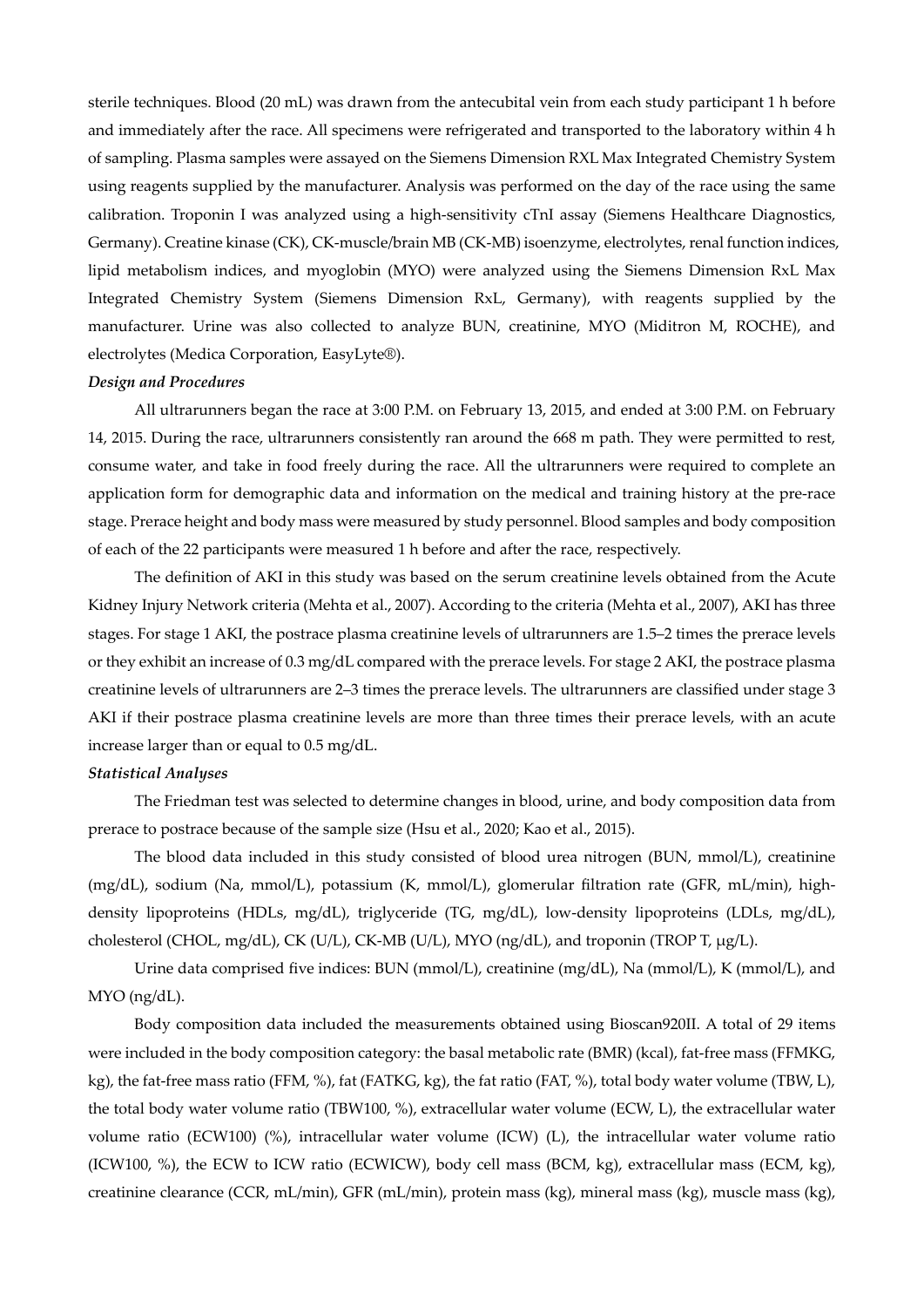total body K (TBK, g), total body calcium mass (TBCa, g), glycogen mass (g), dry weight (kg), extracellular solids (ECS, L), extracellular fluid (ECF, L), plasma fluid (PF, L), interstitial fluid extra vascular (InterstF, L), body volume (L), and body density mass (kg).

#### *AKI Risk Evaluation Model Construction*

In this study, four AKI prediction models were proposed to achieve AKI risk evaluation during the prerace stage. Three of the four models were built on the basis of blood, urine, and body composition data separately. The last model was constructed based on the combination of all three collected datasets. All four models were built using the SVM algorithm developed by Hsu et al. (2020), with modifications in the input and output of the algorithm. Moreover, a similar recursive SVM algorithm has been applied by Zhang et al. (2006) in bioinformatics. Every computational task was run on MATLAB 2019a.

The SVM model (Figure 1) treated the prerace data and the AKI indicator of ultrarunners as input and generated the best AKI risk evaluation model as output. With the exclusion of the AKI indicator, the input of the SVM model was the normalized prerace blood, urine, and body composition data of ultrarunners. The normalization utilized in this study transformed the data into zero means and unit variances [standard deviation (STD) = 1] by reducing the mean and scaling the data with the calculated STD. Meanwhile, the AKI indicator was a binary vector composed of zeroes and ones.

After the data were normalized, the linear kernel SVM model was ran on the 11-fold cross-validation test at each iteration to determine the contributing factors of AKI prediction. For each cross-validation test, an SVM model with 20 samples was built, and the two left-out samples were used to determine the performance of the built SVM model. The 11-fold cross-validation test was chosen based on the rule of leaving 10% data out for validation in the dataset with a relatively small sample size. In each iteration, the weight of each feature, accuracy, sensitivity, and specificity of AKI prediction were recorded. Each feature was one normalized input component (e.g., normalized creatinine from the blood sample), and the weight of each feature corresponded to the quantified contribution of that feature to evaluating the risk of acquiring AKI. Accuracy, sensitivity, and specificity were defined using formulas applied in the Hsu et al.'s (2020) study as follows:

$$
accuracy = \frac{\hat{Y}}{Y} \times 100\%
$$
  
sensitivity =  $\frac{\hat{Y}_{AKI}}{Y_{AKI}} \times 100\%$   
specificity =  $\frac{\hat{Y}_{noAKI}}{Y_{noAKI}} \times 100\%$ 

where Y is the label of the data, and  $\hat{Y}$  is the predicted label of the model. The subscripts in AKI were the data subset of those acquiring AKI, while "noAKI" concerned the subset of subjects without AKI. Once the execution of the 11-fold cross-validation was completed in one iteration, the SVM model verified whether the number of features was equal to one. Subsequently, when it was true, the best AKI risk evaluation model was returned, which was equivalent to the model with the highest averaged accuracy (averaged across the results of the cross-validation tests). Otherwise, the SVM model removed the feature with the minimum averaged absolute weight (least contribution to AKI prediction), and the data with the removed feature entered the next iteration.

#### *Quantification of AKI Risk Evaluation Models' Performance*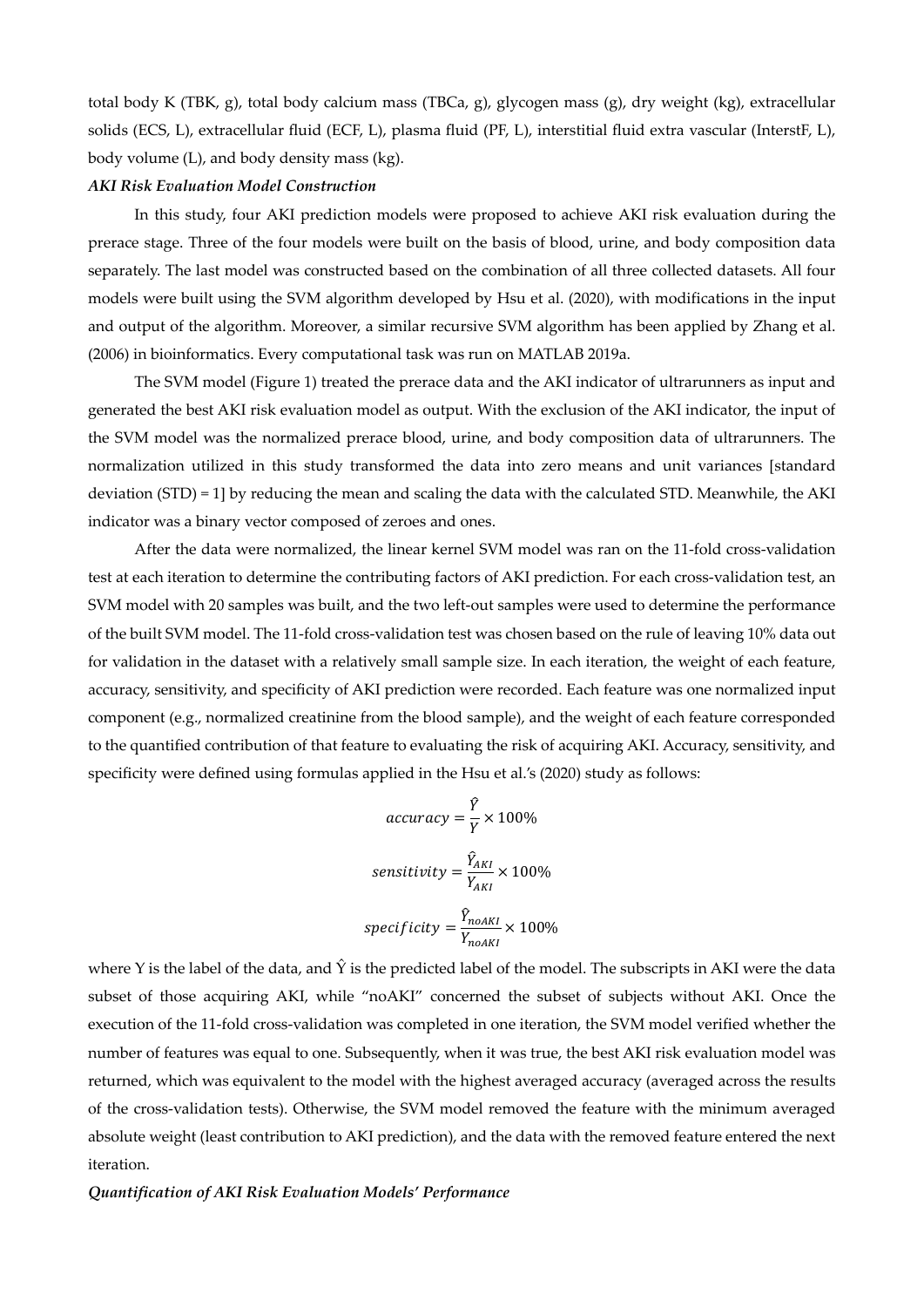Performance of the four proposed models was quantified to determine the best 24-hour ultramarathon AKI prediction model. The average accuracy, sensitivity, and specificity of each best model (the output of the SVM model) were selected as performance quantification metrics. In addition, the overall accuracy, sensitivity, and specificity of the entire dataset were computed, and an 11-fold cross-validation test was performed with the best AKI prediction model, considering that the evaluation conducted on the entire dataset exhibited the goodness of the model, and the results of the cross-validation test could represent the model's reliability.

#### **Results**

#### *Demographics and AKI Outcomes*

The demographics and AKI outcomes of the recruited participants are shown in Table 1. In this study, 22 subjects, with 21 men and one woman, were recruited. The average age of the recruited ultrarunners was 44 years, with the age spanning from 28 to 67 years. Ten out of 22 participants (45%) were diagnosed with stage 1 AKI immediately after the race, while the remaining 12 participants had no AKI diagnosis. None of the ultrarunners were classified as stages 2 and 3 AKI.

#### *Analyses of Biochemical Data*

Tables 2–4 present the Friedman test results of the ultrarunners' blood, urine, and body composition data between 1 hour before and after the race. Blood levels of BUN, creatinine, CK, CKMB, TROP T, MYO, and HDL were significantly increased after the race. On the contrary, blood levels of GFR, TG, LDL, and CHOL were significantly decreased. Urine BUN, creatinine, K, and MYO levels were significantly increased. As for body mass data, the levels of muscle, dry weight, and body density were found to be significantly reduced.

#### *Outcomes of SVM Models*

The selected features of each SVM model are provided in Table 5, and all the features are listed in the decreasing order of contribution in AKI prediction. Creatinine, TG, and GFR were the components of the blood AKI prerace risk evaluation model. Creatinine and BUN were the selected features in the urine AKI prerace risk evaluation model. BCM, ECM, and BMR were selected from the body composition data to evaluate the risk of acquiring AKI during the prerace stage. In the decreasing order of contribution, creatinine from the blood data, InterstF, ECW, TG, and BUN from the blood data; ECM, BMR, and K from the urine data; PF and K from the blood data; and creatinine from the urine data were used to determine the risk of AKI during the prerace stage. In the mixed model, features from the blood, urine, and body mass data were selected.

In addition to the ranking of each feature's contribution, Table 5 presents the relationship between the level of the feature and its risk of exposure to AKI. In the blood AKI prediction model, the higher the levels of creatinine and GFR were, the lower the risk of 24-hour ultrarunners acquiring AKI. Moreover, the higher the TG levels were, the higher the risk of exposure to AKI. In the urine AKI prediction model, 24-hour ultrarunners with high creatinine and low BUN levels tended to acquire AKI. Low BCM, low BMR, and high ECM levels increased the risk of 24-hour ultrarunners to acquire AKI in the body composition model. In the mixed model, ultrarunners were prone to acquire AKI if they had high levels of creatine, TG, BMR, PF, and K in the blood and low levels of InterstF, ECF, and BUN in the blood; ECM and K in the urine; and urine creatinine.

#### *AKI Risk Evaluation Models during Prerace Stage*

Table 6 exhibits the training and cross-validation results of the four proposed AKI risk evaluation models. On average, the mixed model exhibited the best performance. Training accuracy, sensitivity, and specificity of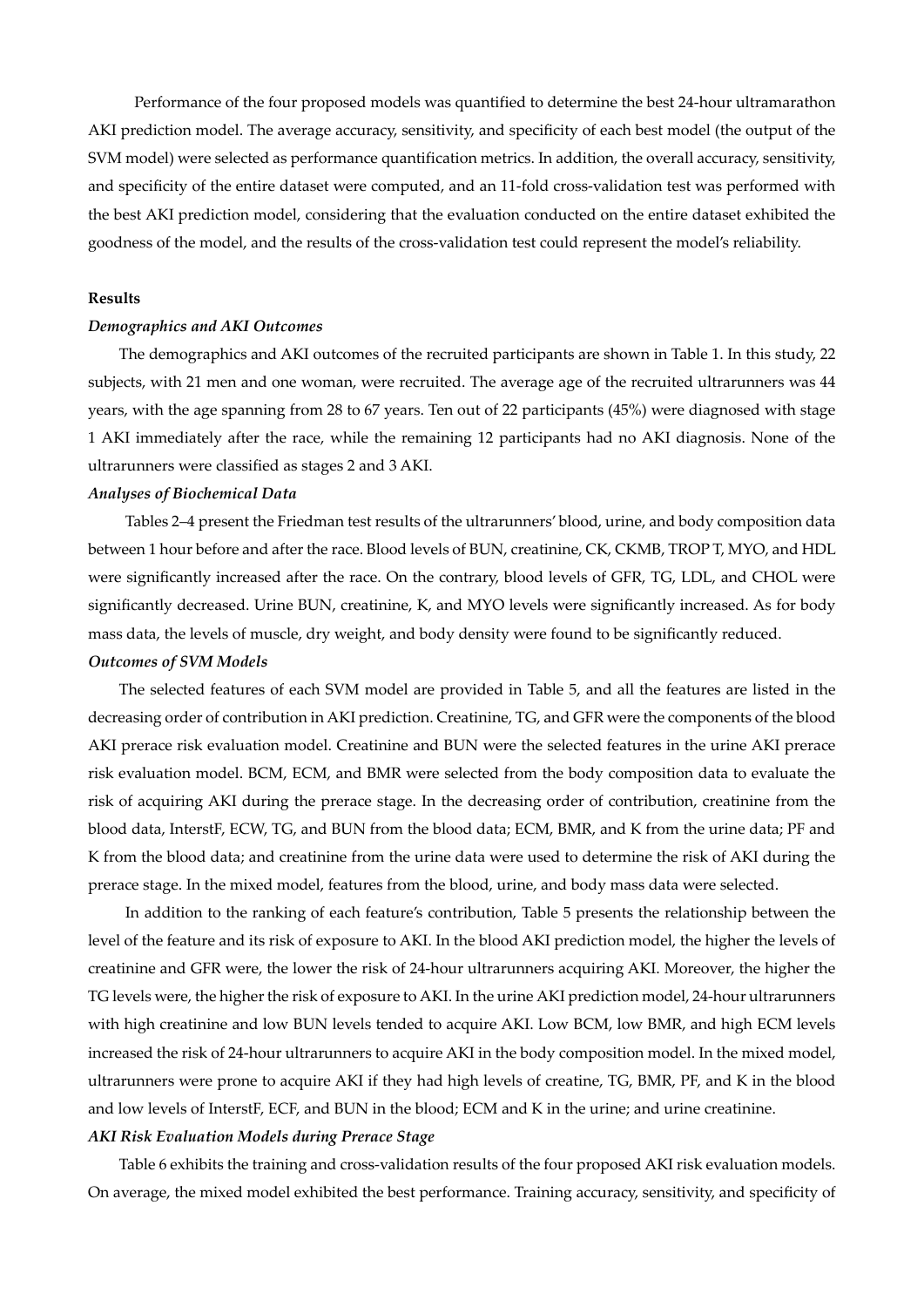the mixed model were 96%, 90%, and 100%, respectively. Moreover, the mixed model's cross-validation accuracy, sensitivity, and specificity were 90%, 83%, and 95%, respectively. Referring to the performance of the blood, urine, and body mass models, their training accuracy, sensitivity, and specificity were within the ranges of 55−80%, 10−60%, and 92−100%, respectively, and their cross-validation accuracy, sensitivity, and specificity were within the ranges of 45−70%, 0−60%, and 75−96%, respectively.

#### **Discussion**

## *First ML-based AKI Risk Evaluation Model of 24-hour Ultramarathon Runners during the Prerace Stage*

This study, to the best of the authors' knowledge, was the first to predict acquiring AKI among 24-hour ultrarunners before the start of the race. The best model reached 96% accuracy in training and 90% in crossvalidation tests. Furthermore, 90% sensitivity and 100% specificity were achieved. The best model comprised a mixture of blood, urine, and body composition data from 24-hour ultrarunners. The proposed model could prevent ultrarunners from acquiring AKI at the prerace stage of a 24-hour ultramarathon.

The features of the best AKI risk evaluation model were creatinine, BUN, TG, and K from the blood data; K and creatinine from the urine data; and InterstF, ECF, ECM, BMR, and PF from the body composition data. In addition, these 11 components indicated that certain levels of biochemicals, lipoproteins, and ions, together with additional body composition information, could infer the chance of an ultrarunner being exposed to AKI in a 24-hour ultramarathon.

A closer look at the features of the best model revealed three main indicators included in the AKI risk evaluation model for 24-hour ultramarathon runners: creatinine levels from blood and urine, the basic metabolic rate, and balance of body fluid and electrolytes. A significant correlation between muscle mass and creatinine has been reported by Baxmann et al. (2008). An Elevated BMR has been observed in individuals undergoing long-term physical activity (Speakman and Selman, 2003). According to Rehrer's (2001) research, balance of body fluid and electrolytes could influence performance of athletes in ultra-endurance sports. On the basis of the aforementioned publications, the outcomes of the AKI risk evaluation model are reasonable. Furthermore, ultrarunners participating in 24-hour ultramarathons are suggested to build up muscle mass and train themselves in ultra-endurance sports.

By contrast, models which utilized a single type of data exhibited varying performance and did not surpass that of the mixed model. Among blood, urine, and body composition, the urine model generally achieved the best performance.

## *Biochemical and Physiological Changes*

Statistical findings of biochemical and physiological changes were compared with those of other related studies in traditional marathons and ultramarathons. The current study provided consistent responses as other related research works. The similar findings include the decrease in fat content, elevated glycogen, the breakdown of muscle (measured from BioScan920), and variation in ions in urine and blood (Kao et al., 2015; Wu et al., 2004). The consistency of the obtained results further strengthened the validity of the data collected in the present study.

#### **Conclusions**

In summary, we acknowledge that there are some limitations to our study. The relatively small sample size and the observational design limit the overall strength of the conclusions. Due to the limited number of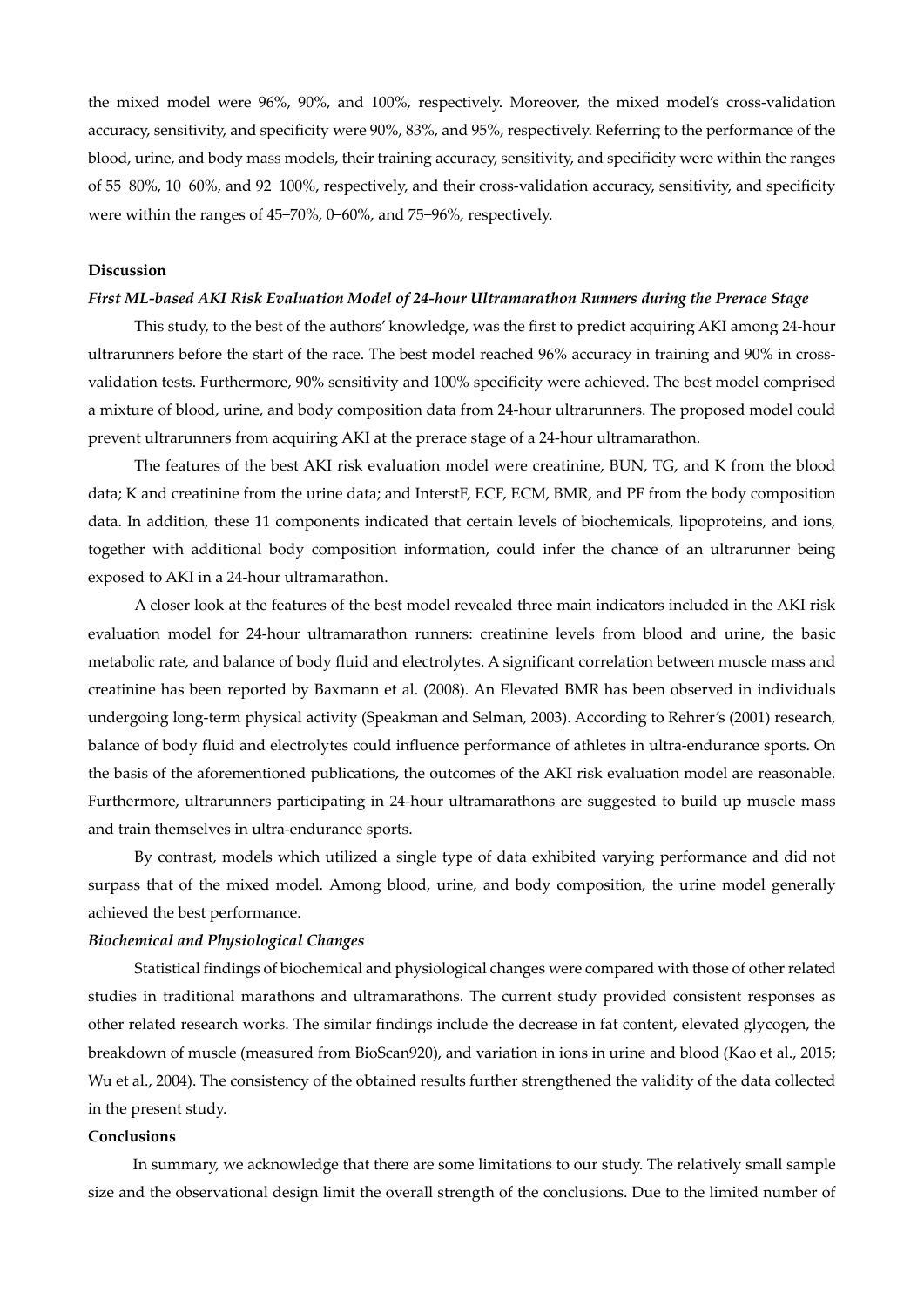participants available in this study, a more detailed biochemical analysis with a much larger number of samples would be required to elucidate the molecular mechanisms involved. On the other hand, ultramarathons are rather exclusive events with far fewer participants compared to regular marathon races, and we believe that our study, despite a small sample size, is of importance. In our study, an AKI prediction model achieving 96% accuracy was constructed, which supports the stated hypothesis of building an AKI prediction model accomplishing at least 90% accuracy. A promising model for evaluating the risk of acquiring AKI among 24-hour ultramarathon runners at the prerace stage was demonstrated. Such an AKI prediction model considered blood, urine, and body composition data as input and output in AKI prediction, and it successfully achieved accuracy of 96%. Considering the components of the proposed model, ultrarunners with relatively high muscle mass and low-fat mass have a lower risk of acquiring AKI (Hsu et al., 2020). Therefore, ultrarunners are suggested to have high a high % of FFM, but a low body mass, and regular ultra-endurance sports training. Furthermore, the model could potentially extend translational applications to other extreme sports for injury prevention and risk evaluation for diagnosis.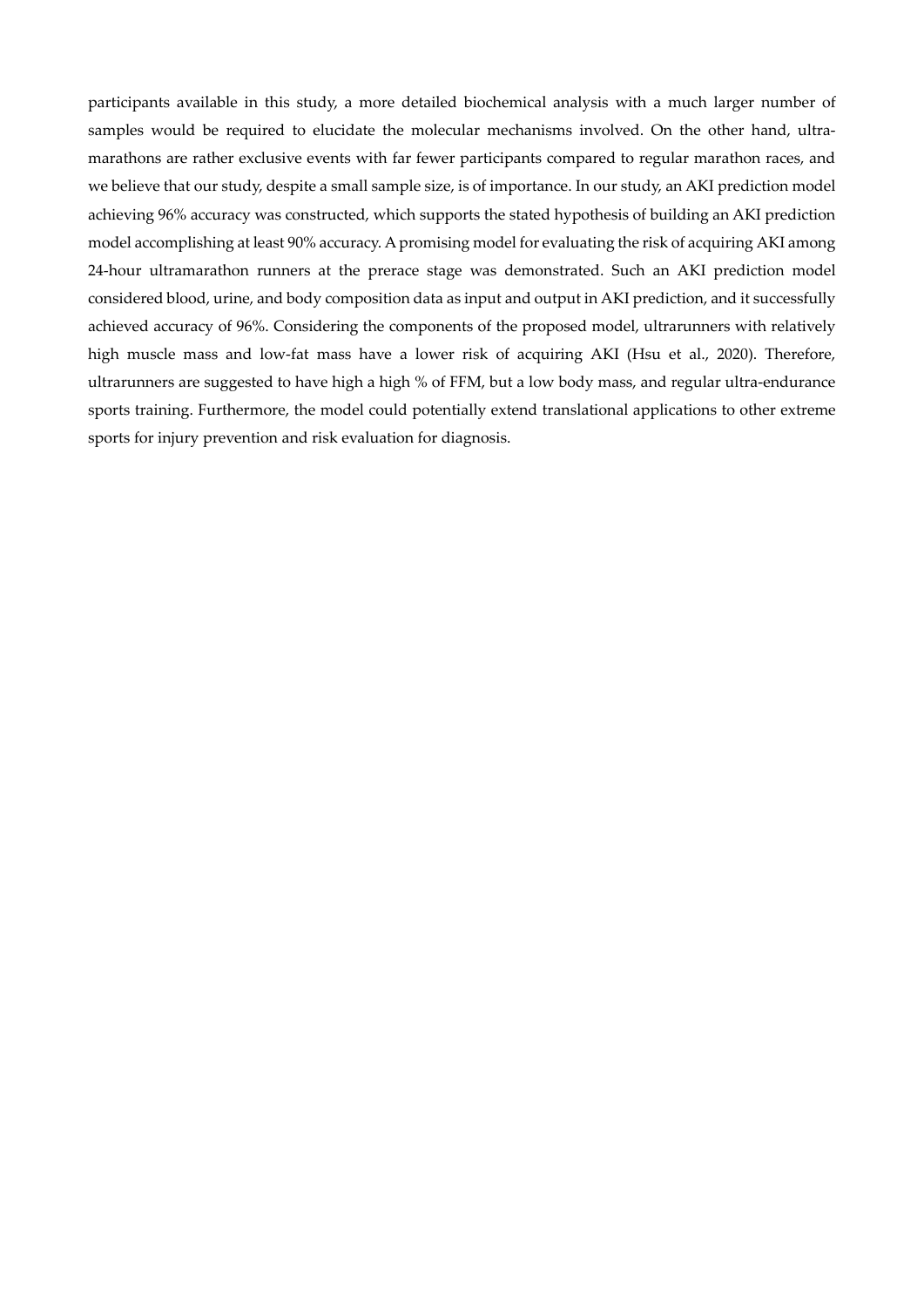#### **References**

- Baxmann, A. C., Ahmed, M. S., Marques, N. C., Menon, V. B, Pereira, A. B., Kirsztajn, G. M., & Heilberg, I. P. (2008). Influence of muscle mass and physical activity on serum and urinary creatinine and serum cystatin C. *Clinical Journal of the American Society of Nephrology, 3*(2), 348–354.
- Bruso, J. R., Hoffman, M. D., Rogers, I. R., Lee, L., Towle, G., & Hew-Butler, T. (2010). Rhabdomyolysis and hyponatremia: a cluster of five cases at the 161-km 2009 Western States Endurance Run. *Wilderness & Environmental Medicine, 21*(4), 303–308.
- Chang, E., Wang, S., Cheng, C. K., Gupta, A., Hsu, P. H., Hsu, P. Y., Liu, H. L., Moffitt, A., Ren, A., & Tsaur, I. (2019). *Cuff-Less Blood Pressure Monitoring with a 3-Axis Accelerometer.* In 2019 41st Annual International Conference of the IEEE Engineering in Medicine and Biology Society (EMBC) (pp. 6834–6837). IEEE.
- Cheuvront, S. N., & Haymes, E. M. (2001). Thermoregulation and marathon running: biological and environmental influences. *Sports Medicine, 31*(10), 743–762.
- Cortes, C., & Vapnik, V. (1995). Support-vector networks. *Machine Learning, 20*, 273–297.
- Hoffman, M. D., & Weiss, R. H. (2016). Does acute kidney injury from an ultramarathon increase the risk for greater subsequent injury? Clinical journal of sport medicine: official journal of the Canadian Academy of Sport Medicine. *Clinical Journal of Sport Medicine, 26*(5), 417–422.
- Hsu, P. Y., Lin, K. Y., Hsu, P. H., Kao, W. F., Hsu, Y. C., & Liu, H. L. (2020). Prediction of Acute Kidney Injury during the Prerace Stage of a 48-hour Ultramarathon. *Translational Sports Medicine, 3*, 599–606.
- Kao, W. F., Hou, S. K., Chiu, Y. H., Chou, S. L., Kuo, F. C., Wang, S. H., & Chen, J. J. (2015). Effects of 100-km ultramarathon on acute kidney injury. *Clinical Journal of Sport Medicine, 25*(1), 49–54.
- Kononenko, I. (2001). Machine learning for medical diagnosis: history, state of the art and perspective. *Artificial Intelligence in Medicine, 23*(1), 89–109.
- Lipman, G. S., Krabak, B. J., Waite, B. L., Logan, S. B., Menon, A., & Chan, G. K. (2014). A prospective cohort study of acute kidney injury in multi-stage ultramarathon runners: the Biochemistry in Endurance Runner Study (BIERS). *Research in Sports Medicine, 22*(2), 185–192.
- Mehta, R. L., Kellum, J. A., Shah, S. V., Molitoris, B. A., Ronco, C., Warnock, D. G., & Levin, A. (2007). Acute Kidney Injury Network: report of an initiative to improve outcomes in acute kidney injury. *Critical Care, 11*(2), R31.
- Powers, Jr. SR. (1970). Renal response to systemic trauma. *American Journal of Surgery, 119*(5), 603–605.
- Rehrer, N. J. (2001). Fluid and electrolyte balance in ultra-endurance sport. *Sports Medicine, 31*(10), 701–715.
- Seedat, Y. K., Aboo, N., Naicker, S., & Parsoo, I. (1989). Acute renal failure in the "Comrades Marathon" runners. *Renal Failure, 11*(4), 209–212.
- Speakman, J. R., & Selman, C. (2003). Physical activity and resting metabolic rate. *The Proceedings of the Nutrition Society, 62*(3), 621–634.
- Wu, H. J., Chen, K. T., Shee, B. W., Chang, H. C., Huang, Y. J., & Yang, R. S. (2004). Effects of 24 h ultra-marathon on biochemical and hematological parameters. *World Journal of Gastroenterology, 10*(8), 2711–2714.
- Zhang, X., Lu, X., Shi, Q., Xu, X. Q., Leung, H. C., Harris, L. N., Iglehart, J. D., Miron, A., Liu, J. S., & Wong, W. H. (2006). Recursive SVM feature selection and sample classification for mass-spectrometry and microarray data. *BMC Bioinformatics, 7*, 197.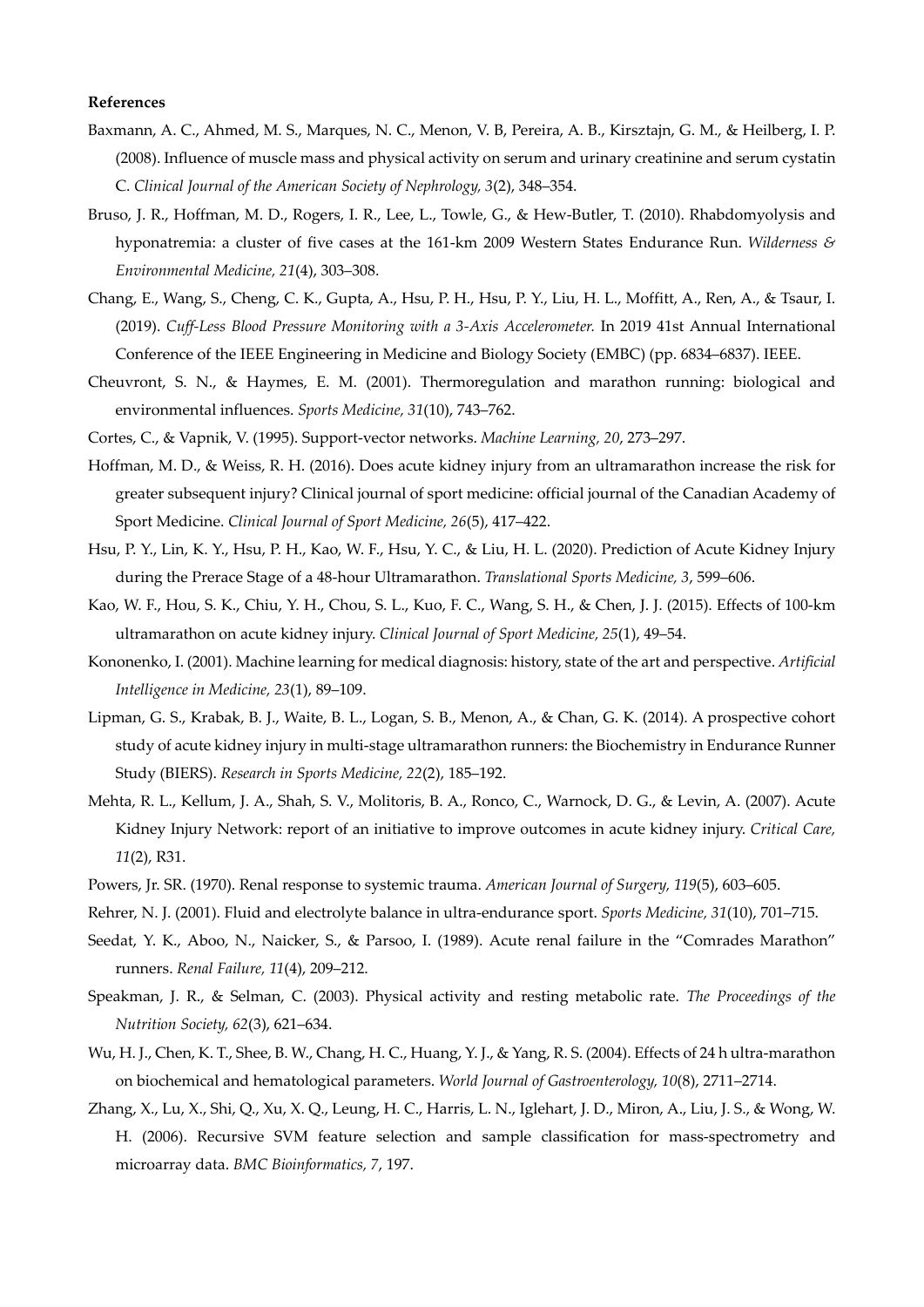

Figure 1. Flowchart of the construction of the AKI risk evaluation model.

Table 1

*Demographics and Acute Kidney Injury Outcomes in 24-Hour Ultramarathon Runners (n = 22).* 

| Variables       | Outcome                        |
|-----------------|--------------------------------|
| Age             | 44 (22-58) years               |
| Gender          | 21 males, 1 female             |
| Body Height     | $171 \pm 4.08$ cm              |
| Body Mass       | $67.9 \pm 10.5$ kg             |
| Body Mass Index | $23.1 \pm 3.10 \text{ kg/m}^2$ |
| AKI Stage 0     | 12 (55%)                       |
| AKI Stage 1     | 10(45%)                        |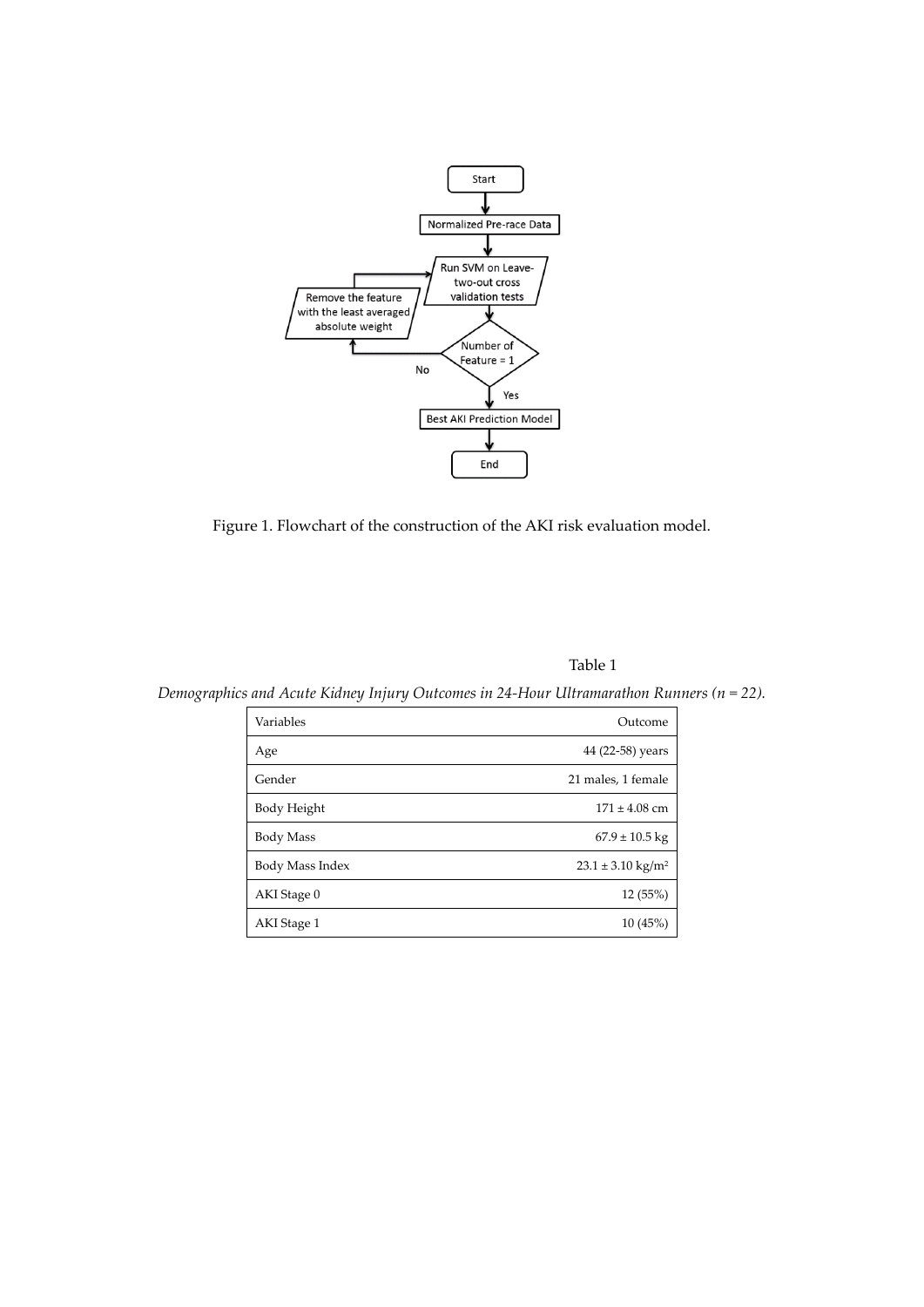## Table 2

*Biochemical Data of Blood at Prerace and Immediately After the Race in 24-Hour Ultramarathon Runners (n = 22) [\* denotes p < 0.05].* 

| Component          | Pre-race                  | <b>Immediately After Race</b> | $\mathfrak{p}$ |  |
|--------------------|---------------------------|-------------------------------|----------------|--|
|                    | Average (Range)           | Average (Range)               | Friedman Test  |  |
| BUN (mmol/L)       | $14.6(10-23)$             | $25.5(13-41)$                 | $<<0.001*$     |  |
| Creatinine (mg/dL) | 0.77(0.6~1.0)             | 1.02(0.8~1.3)                 | $<<0.001*$     |  |
| GFR (mL/min)       | 123.8 (92~188)            | $86.7(60-130)$                | $<<0.001*$     |  |
| Na (mmol/L)        | 140.3 (137~144)           | 140.7 (134~150)               | 0.49           |  |
| $K$ (mmol/L)       | $4.28(3.7-4.9)$           | $4.38(3.8-5)$                 | 0.49           |  |
| $CK$ (U/L)         | 164 (72~397)              | 5697 (701~14391)              | $<<0.001*$     |  |
| $CKMB$ ( $U/L$ )   | 22.5 (12.7~39.3)          | $195(32.1-605)$               | $<<0.001*$     |  |
| TROPT(ug/L)        | $0.0048(0.0030 - 0.0170)$ | $0.011(0.0030 - 0.030)$       | $<<0.001*$     |  |
| $MYO$ (ng/dL)      | 26.3(10.6~57.4)           | 1479 (91.1~4874)              | $<<0.001*$     |  |
| $HDL$ (mg/dL)      | $66.6(46-91)$             | 76.3(56~102)                  | $< 0.001*$     |  |
| TG (mg/dL)         | 129 (44~390)              | $58.6(28-114)$                | $<<0.001*$     |  |
| $LDL$ (mg/dL)      | $123(64 \sim 171)$        | 92.7(10~151)                  | $<<0.001*$     |  |
| CHOL (mg/dL)       | 223 (165~321)             | 191 (139~255)                 | $< 0.001*$     |  |

## Table 3

*Biochemical Data of Urine at Prerace and Immediately after the Race in 24-Hour Ultramarathon Runners (n = 22) [\** 

| Component          | Pre-race        | <b>Immediately After Race</b> |               |  |
|--------------------|-----------------|-------------------------------|---------------|--|
|                    | Average (Range) | Average (Range)               | Friedman Test |  |
| $BUN$ (mmol/L)     | 626 (152~1831)  | 1510 (496~2065)               | $< 0.001*$    |  |
| Creatinine (mg/dL) | 84.5(18.3~228)  | 192 (37~297)                  | $< 0.001*$    |  |
| Na (mmol/L)        | 112(34~260)     | 65.8(15~140)                  | $0.01*$       |  |
| $K$ (mmol/L)       | $38.5(9.6-90)$  | 78.9 (26.4~124.5)             | < 0.001       |  |
| $MYO$ (ng/dL)      | $1.05(1-2.2)$   | 147(1~1600)                   | 0.002         |  |

*denotes p < 0.05].*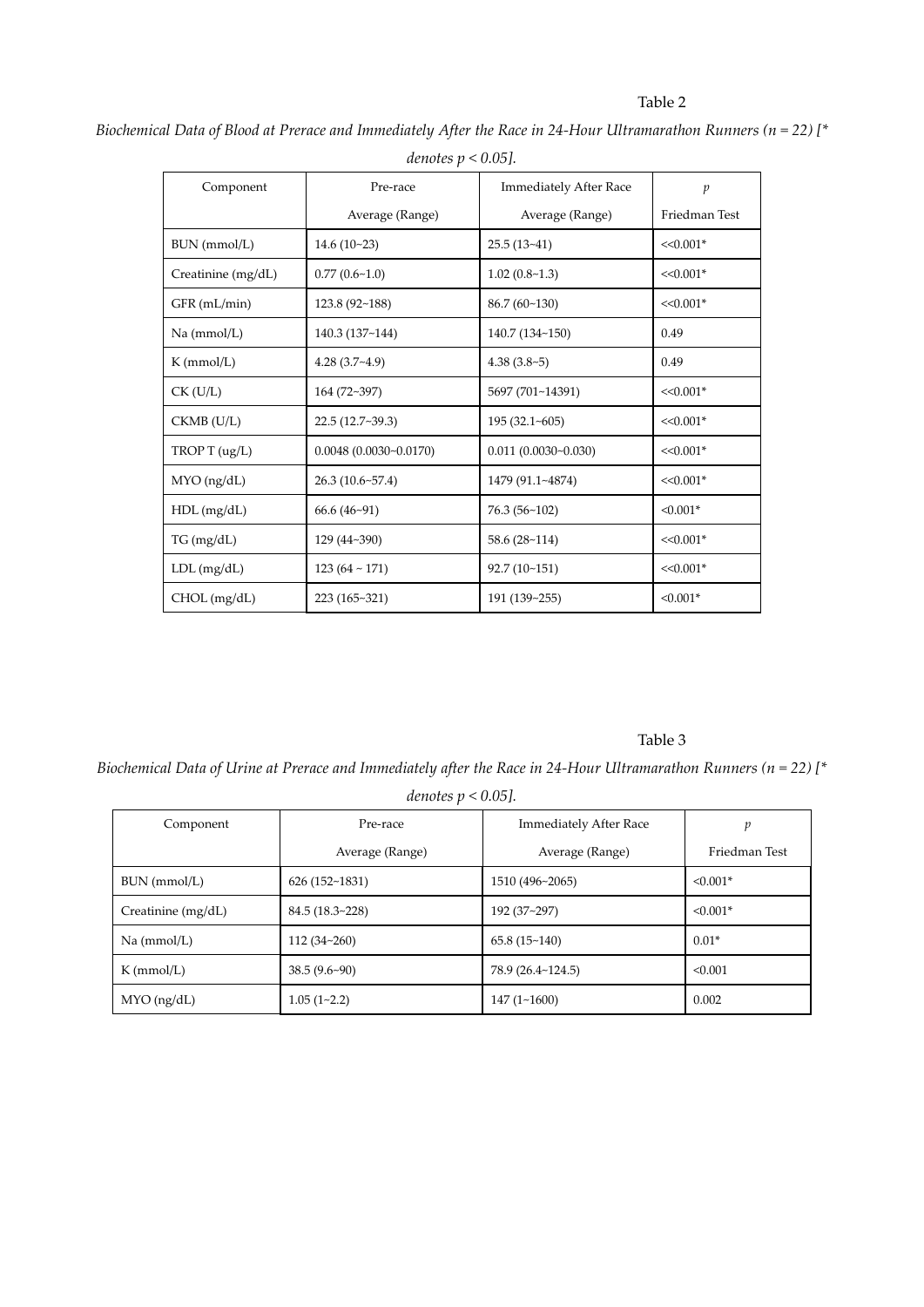## Table 4

# *Biochemical Data of Blood at Prerace and Immediately*

|                   | after the Race in 24-Hour Ultramarathon Runners ( $n = 22$ ) [* denotes $p < 0.05$ ]. |                          |               |
|-------------------|---------------------------------------------------------------------------------------|--------------------------|---------------|
| Component         | Pre-race<br><b>Immediately After Race</b>                                             |                          | p             |
|                   | Average (Range)                                                                       | Average (Range)          | Friedman Test |
| BMR (kcal)        | 1739 (1475~2014)                                                                      | 1725 (1470~2132)         | 0.67          |
| FFMKG (kg)        | 55.8 (45.0~67.4)                                                                      | 55.1 (44.7~69)           | 0.67          |
| FFM $(\%)$        | 82.8 (62.0~95.1)                                                                      | 83.4 (66.4~92.9)         | 0.39          |
| FATKG (kg)        | $12.2(3.11-38.8)$                                                                     | 11.5(3.60~3.9)           | 0.28          |
| FAT $(\%)$        | $17.2(4.94-38.0)$                                                                     | $16.6(7.14-33.6)$        | 0.39          |
| TBW (L)           | 43.1(31.8~66.6)                                                                       | $40.4(28.7-57.9)$        | 0.39          |
| TBW100 (%)        | $63.9(47.4-90.0)$                                                                     | $61.2(46.2 \times 80.1)$ | 1             |
| ECW(L)            | 18.3 (14.9~30.1)                                                                      | 17.9(15.2~24.1)          | $\mathbf{1}$  |
| ECW100 (%)        | 42.9 (35.8~48.4)                                                                      | 44.5 (41.6~62.6)         | 0.09          |
| ICW(L)            | 24.7 (16.4~36.9)                                                                      | 24.7 (16.4~36.9)         | 0.20          |
| ICW100 (%)        | 57.1(51.6~64.2)                                                                       | 55.4 (37.4~58.4)         | 0.09          |
| <b>ECWICW</b>     | 0.75(0.56~0.94)                                                                       | $0.82(0.71-1.68)$        | 0.09          |
| $BCM$ (kg)        | $30.8(22.9-38.9)$                                                                     | 29.3 (21.4~37.5)         | 0.09          |
| $ECM$ (kg)        | 25.0 (21.8~28.9)                                                                      | 25.8 (21.7~32.9)         | 0.83          |
| $CCR$ (mL/min)    | 318 (4.80~978)                                                                        | 486 (0.3~995)            | 0.39          |
| GFR (mL/min)      | 83.2 (43.2~108)                                                                       | 78.7 (42.6~104)          | 0.09          |
| PROTEIN (kg)      | 9.40(0.56~14.1)                                                                       | 10.8(4.81~19.0)          | 0.67          |
| MINERAL (kg)      | $3.32(0.20-4.93)$                                                                     | 3.82(1.69~6.66)          | 0.67          |
| MUSCLE (kg)       | 27.2(19.4~32.6)                                                                       | 26.8 (19.2~34.4)         | $0.02*$       |
| TBK(g)            | 147 (102~186)                                                                         | 140 (100~179)            | 0.09          |
| TBCa (g)          | 1185 (857~1467)                                                                       | 1135 (848~1420)          | 0.09          |
| GLYCOGEN (g)      | 507 (409~612)                                                                         | 500 (405~627)            | 0.67          |
| DRY WEIGHT (kg)   | 66.3 (49.3~99.8)                                                                      | 64.5 (48.3~98.5)         | $< 0.001*$    |
| ECS(L)            | 6.01(4.35~7.45)                                                                       | 5.76(4.31~7.20)          | 0.09          |
| ECF(L)            | 19.4 (15.8~31.9)                                                                      | 19.0(16.1~25.5)          | 1             |
| PF(L)             | $3.88(3.15-6.38)$                                                                     | $3.79(3.22 - 5.10)$      | 1             |
| Interst $F(L)$    | 13.6(11.0~22.3)                                                                       | 13.3 (11.3~17.9)         | 1             |
| Body Volume (L)   | 64.2 (47.8~100.6)                                                                     | 62.8(46.5~98.6)          | $< 0.001*$    |
| Body Density (kg) | 1.06(1.01~1.09)                                                                       | 1.06(1.02~1.08)          | 0.39          |

## *after the Race in 24-Hour Ultramarathon Runners (n = 22) [\* denotes p < 0.05].*